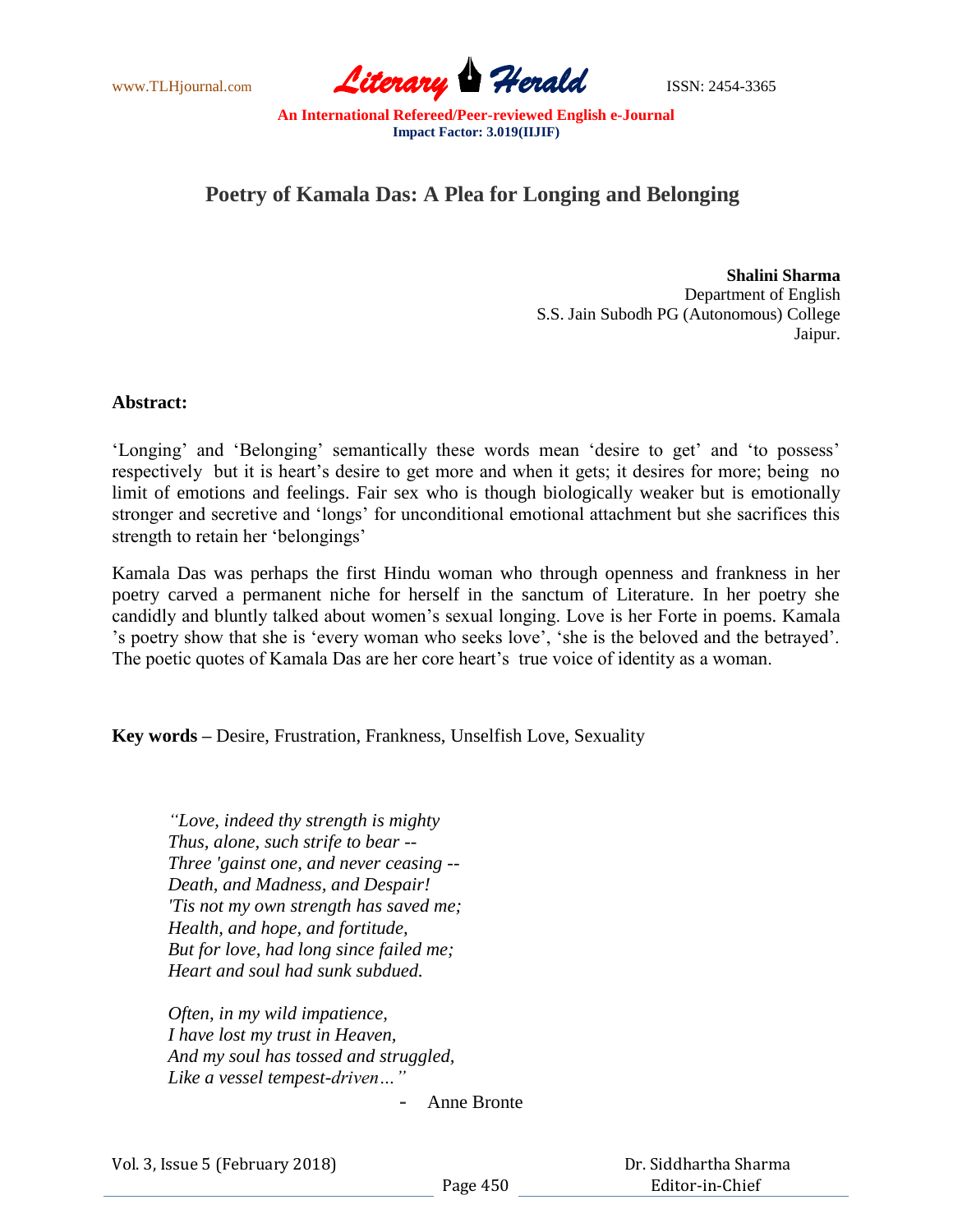

Love - be used in terms of psychological yearn, biological requirement or social want encompasses a broad range of behavior including caring, listening, attending to, preferring to others and more. St. Thomas Aquinas defines love as "to will the good of another". Philosopher Gottfried Leibniz said that love is "to be delighted by the happiness of another' and Biologist Jeremy Griffith defines love as 'unconditional selflessness.'

Throughout history, women have been regarded as the weaker of the sexes and afforded fewer rights and opportunities. A woman is supposed a wife; a mother but not an individual identity. It was only in the twentieth century when women are perceived as a sex with a persuasive voice who boldly raised her voice against her stereotyped area of subdued and suppressed existence in patriarchal system of civilization.

Kamala Suraiya Das, India"s one of best-known English poets and short story writers, throughout her life continued to shock the straight-laced contemporary Indian Society. Suraiya, who abandoned Hinduism to convert to Islam, also launched a national political party has been shocking conservative Indian who has ventured into areas unclaimed by society and has transcended the role of a poet and simply embraced the role of a very candid woman. It all began with her autobiography, *My Story,* which told the story of her sexual life, her relationships with men and her views on the world but that did not deter her from kicking off another controversy through nude paintings of young females when Madhavi Kutty released her first nude painting in the 1980s, that shocked again she proclaimed: "I find the nude female body the most beautiful in the world. In December she wore *Hijaab* and bangles and announced that she has adopted Islam was also an astonishing deed. Like her life span the impact of her poetry has never been in doubt. She was a pioneer among Indian women poets writing in English who expressed a profound dissatisfaction with their situation as women. She said, "Poets are like snails without the shells, terribly vulnerable, so easy to crush. Of course it has given me a lot of pain, each poem. Each poem is really born out of pain which I would like to share. But then you don't find him anywhere. It is the looking that makes the poet goes on writing, search. If you find somewhere the search is over poetry is over." Her creative energies so memorably focused on the striking, but fragmented, there is enough concentrated energy and intensity of feeling to carry individual poems through to their conclusion. She wrote chiefly of love, its betrayal, and the consequent anguish, and readers responded sympathetically to her guileless, guiltless frankness with regard to sexual matters. Das abandoned the certainties offered by an archaic and somewhat sterile, aestheticism for an independence of mind and body at a time when Indian women poets were still expected to write about teenage girlie fantasies of eternal, bloodless, unrequited love.

*Hierarchy of Needs* is a theory proposed by Abraham Maslow in his 1943 paper "A Theory of Human Motivation" in *Psychological Review*. Maslow used the terms "physiological", "safety", "belongingness" and "love", "esteem", "self-actualization", and "self-transcendence" to describe the pattern that human motivations generally move through. The human mind and brain are complex and have parallel processes running at the same time, thus many different motivations from various levels of Maslow's hierarchy can occur at the same time. After fulfillment of

| Vol. 3, Issue 5 (February 2018) | Dr. Siddhartha Sharma |                 |
|---------------------------------|-----------------------|-----------------|
|                                 | Page 451              | Editor-in-Chief |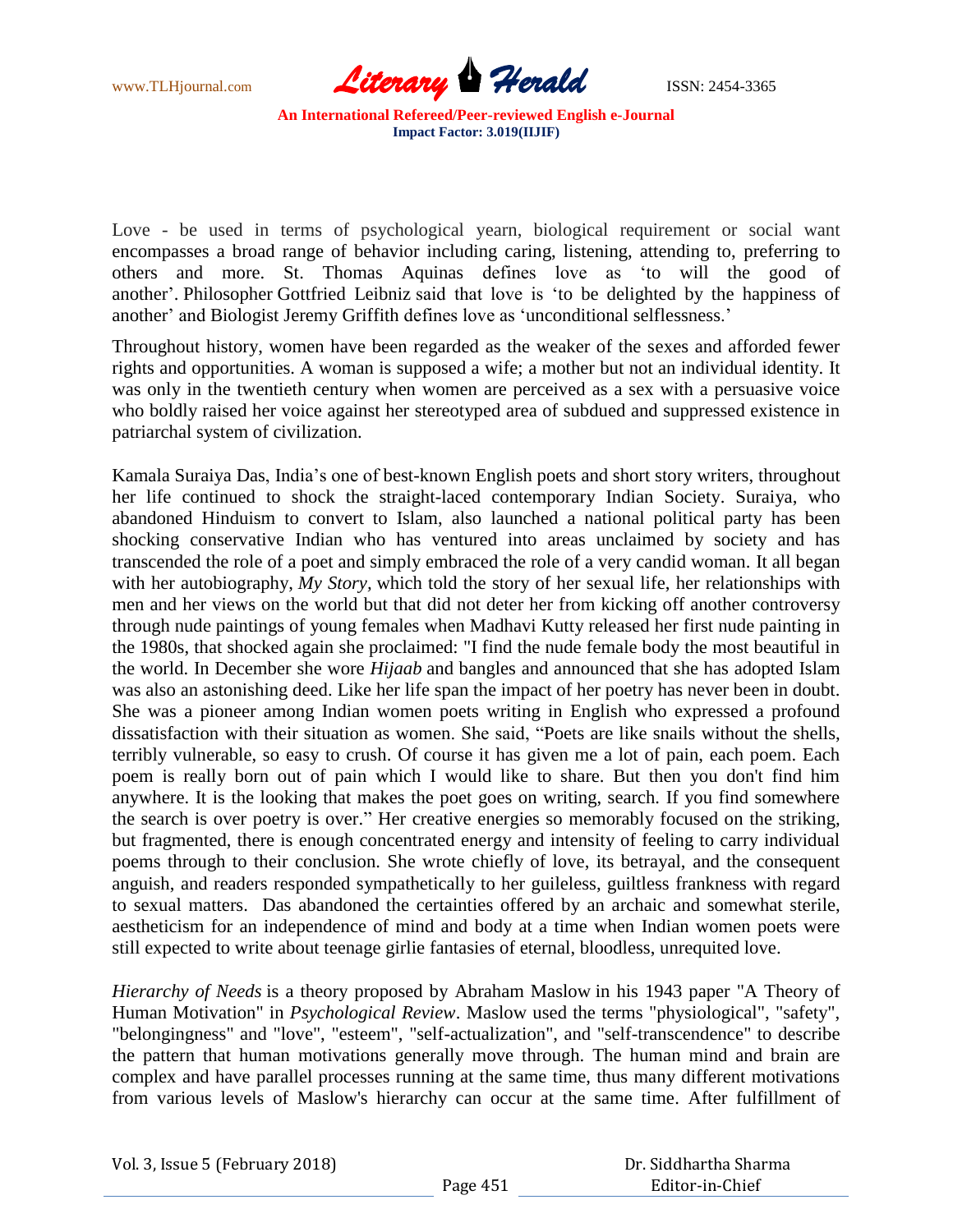

physiological and safety needs, the third level of human needs is interpersonal that involves feelings of belongingness. According to Maslow, humans need to feel a sense of belonging and acceptance among their social groups, they need to love and be loved – both sexually and non-sexually. Roy Baumeister and Mark Leary the other psychologists also emphasize and argue that belongingness is a fundamental human motivation and this desire is so universal that the need to belong is found across all cultures and different types of people. Many people become susceptible to loneliness, social anxiety, and clinical depression in the absence of this love or belonging element. This need for belonging may overcome the physiological and security needs, depending on the strength of the peer pressure. Both interpersonal rejection and acceptance are psychologically powerful events. Feeling disliked, excluded, unappreciated, or devalued can stir up negative emotions that include a lower self-esteem, aggressive actions and antisocial behavior in an individual.

Canvassing one feeling in the frame of words is the soul relief for any writer and Kamala Das is a woman gifted with extra ordinary ability to confess her hierarchy of need and sense of belongingness and frustration with supreme sensibility. She stood against the humiliation and exploitation of established traditions, customs and norms of society. Her poems reflect loneliness, frustration, rejection, helplessness and search for true love and sexual relationship, extra marital relations in search of love. Her poems show her failure in love and voice of the victimized women because love leads to self-realization and self-growth as it is only true love that satisfies romantic aspiration and emotional need.

She began to break taboos even with her early poetry, when in *The Looking Glass* she celebrated her sexuality and advised women to

*"Gift him all, Gift him what makes you woman, the scent of Long hair, the musk of sweat between the breasts, The warm shock of menstrual blood, and all your Endless female hungers...Body which once under his touch had gleamed Like burnished brass, now drab and destitute"*

But there is also the transmutation of her soul from a young, blunt, angry poetess to a philosopher when the poetess points out that the real difficulty for a woman lies in the fact that, when that man with whom she has had a most pleasurable experience of the sexual act, leaves her, never to come back, she would find it impossible to get a substitute for him. And, if she does not find a substitute, her life would become meaningless to her. Her eyes would keep searching for somebody like her departed lover, but she would not find anyone exactly like him. Her predicament would lead her into a state of total despair so that her body, which was at one time irresistibly alluring, would then lose its luster and charm and would become unexciting.

In *Summer in Calcutta (1965)*, Kamala Das surprises with her erratic and erotic linguistic turns of phrases, her unconventional images and symbols and her frank acceptance of the bitter truths of life. It communicates a state of mind under the duress of pain half-forgotten and thus communicates only an abstract sense of oneness and fragmentation caused by conditions of deliriousness. The poem which appears to be a descriptive one in fact results to be a

| Vol. 3, Issue 5 (February 2018) |  |  |
|---------------------------------|--|--|
|---------------------------------|--|--|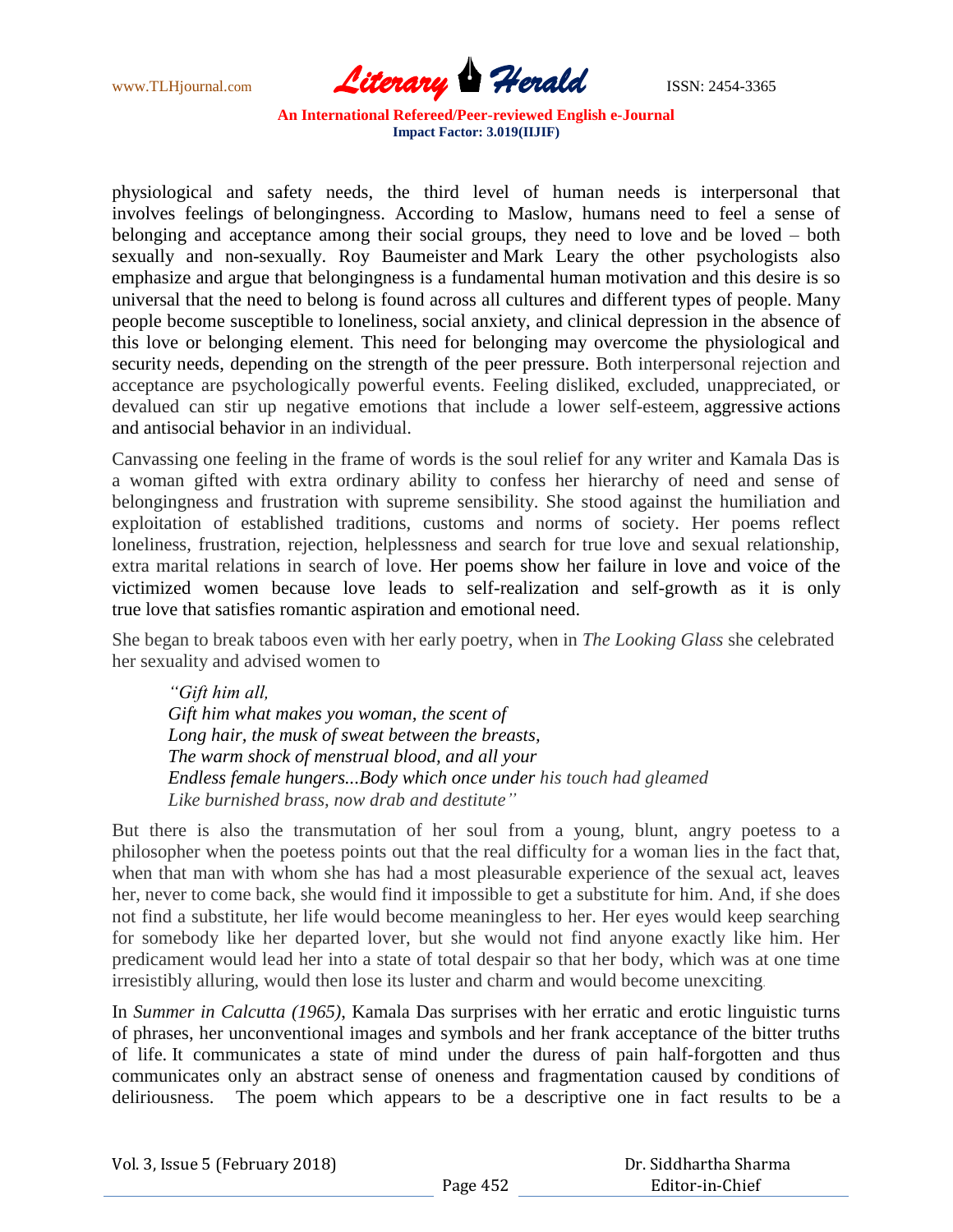

reminiscence of guilt. The poetess comparing the sun with a ripe orange seems to enjoy even the harshness of the heat.

*"I sip the Fire, I drink and drink Again, I am drunk Yes, but on the gold of suns, …Dear, forgive this moments lull in wanting you, the blur in memory."*

Under the influence of the drink she forgets her worries and pains and indulges herself in fantasizing about her beloved. The poem celebrates the mood of temporary triumph over "the defeat of love." It is the feeling distinguishes Kamala Das" reaction is her unconscious intimacy with this torture of yearning of belongingness. There is something of *The Sun Rising* of John Donne in it.

Kamala Das strongly complains that nobody is serious for the wishes, aspirations, individuality and even the frustrations of female and looks very determined to revolt against the conventional society's definition of womanhood. In her poems, she brings out the emotional emptiness and sterility of married life and the intensity of misery of the wife who surrenders to her husband who is nauseating and with whom she has no emotional contact at all. According to her, marriage is the prison to women:

*"Who can Help us who have lived so long And have failed in love? The heart, An empty cistern, waiting Through long hours, fills itself With coiling snakes of silence."*

- The Freaks

Kamala Das believes love to be a fulfillment of soul relished through body – an experience of sex, beyond sex. Unfortunately, in each love relationship she finds her body accepted at the cost of her soul. As she herself opines, "My affairs have not been sexual. I am frigid by nature. Sex, I can get enough from my husband. It was something else that I hungered for." She looks for a soul mate in her lover, the one who loves her body as well as her soul. "I had hoped that he would remove with one sweep of his benign arms, the loneliness of my life" (*My Story*).

Her poetry reveals the dilemma and poignant situations faced by under the strain of longing for love, sex and resultant loneliness that even marriage does not give any solace from this kind of

|  |  |  |  | Vol. 3, Issue 5 (February 2018) |  |
|--|--|--|--|---------------------------------|--|
|--|--|--|--|---------------------------------|--|

| Dr. Siddhartha Sharma |
|-----------------------|
| Editor-in-Chief       |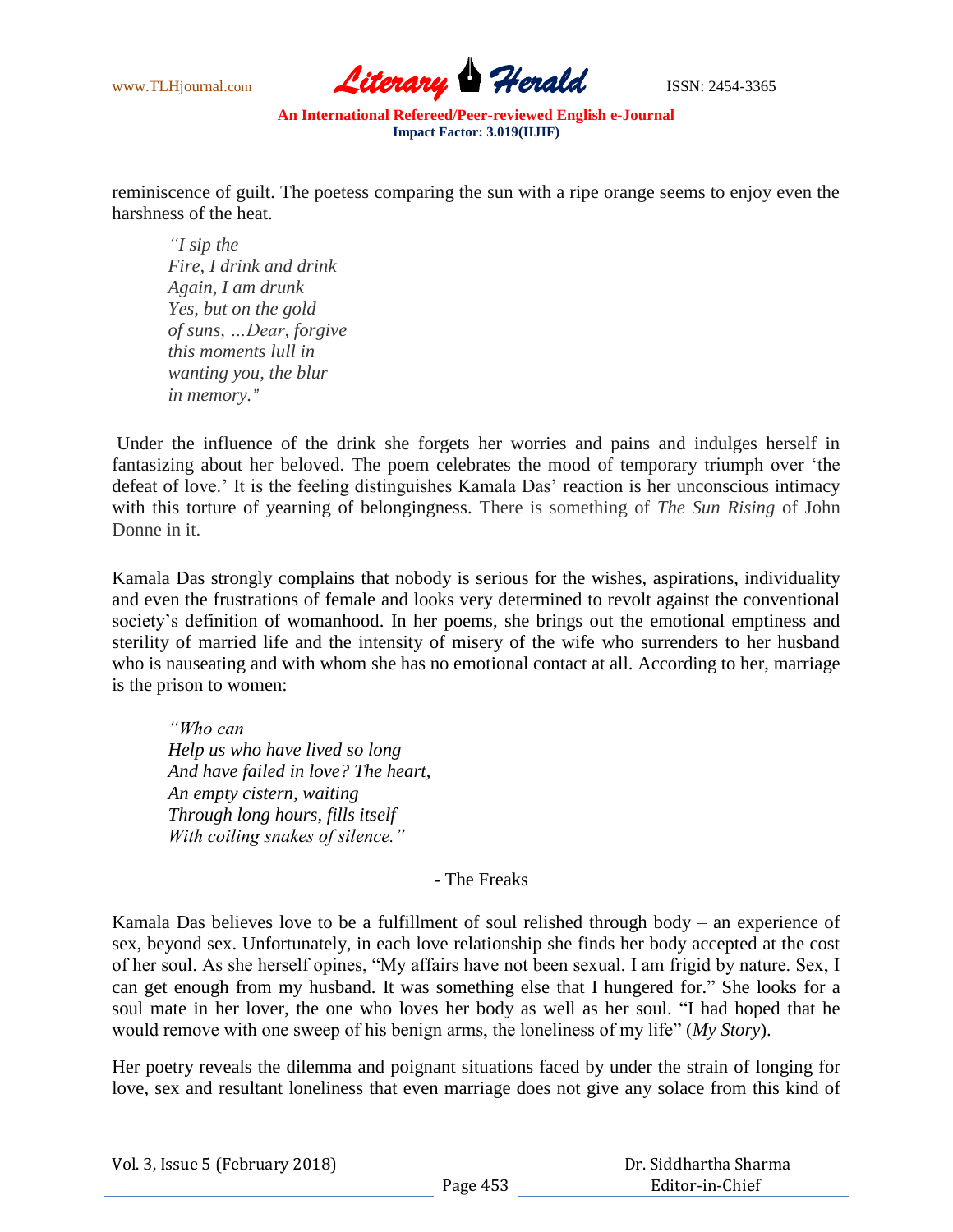

loneliness. In married life also a woman becomes a subject to lust and sex. Instead of getting happiness in nuptial she gets in it a heap of tension and despair. Her longing for true love gives her neither the peace of mind nor the emotional fulfillment. When she wrote about "musk of sweat between the breast', 'menstrual blood', 'male/female body', 'female hungers', 'beat sorry breasts', or 'stand nude before the glass', it was considered as 'a far cry ... a fiercely feminine sensibility that dares without inhibitions to articulate the hurts it has received in an insensitive largely man-made world.

It is felt that with her exclusive dealing with these problems, she at times seems to be too preoccupied with love and sex. However, if viewed with a different viewpoint, she does not advocate sexual affairs; she just portrays the feminine longings of the women of the society. Her protest against the prevalent systems of the society turns her into a "rebel". Her offended feminine self goes on emotional wanderings attempting to explore an identity and freedom. Her poetry is concerned mostly with herself as a fiction of circumstances and sexual humiliations. Her voice is distinctly feminine intoning the organic mission of her female self's longing for love because she quotes Jayadeva"s Gita Govindam. "I think of Radha and Krishna when I think of love. Life is all about various dimensions of love."As she once said in an interview to the Warrior, "I always wanted love, and if you don't get it within your home, you stray a little". It is not the attitude to look for love outside marital bond but it is a plain woman's longing for love from a man. To quote Devendra Kohli, "Her poetry is an analysis, an acknowledgement and a celebration of the beauty and courage of being a woman. Kamala das is essentially a poet of the modern Indian woman"s ambivalence, giving expression to it more nakedly than any other Indian woman poet has done." The fundamental challenge that Das presents in her work goes to the focus of how identity should be constructed. In a truly postmodern sensibility, Das constructs identity in a multiplicity of ways, as evidenced in each poem and in a variety of manners. In this light, identity is not something quick or easy to identify, but rather layered in sediments that force one to delve and examine in order to construct.

## **Works Cited:**

- Bronte, Anne. "*The Power of Love", The Poems of Anne Bronte*. Sydney: Read How You Want, 1917 Reprint 2009.
- Das, Kamala.*My Story*. New Delhi: Sterling publishers, 1977, Dwivedi, A.N. (2006). -*"The Freaks", The Old Playhouse And Other Poems*. India: Orient Blackswan, 1973, Reprint 2004.

*-Summer in Calcutta*. New Delhi: Everest Press, 1965.

- De Souza, Eunice. *Nine Indian Women Poets*. Delhi: Oxford University Press, 1977.
- Fox, M. "*Kamala Das, Indian Poet and Daring Memoirist, Dies at 75".* Retrieved from www.nytimes.com, 2009.
- Jussawalla, F*. "The Evolution of the Self"*. The Journal of Indian Writing in English, Jan-July, Page. 54, 1982.